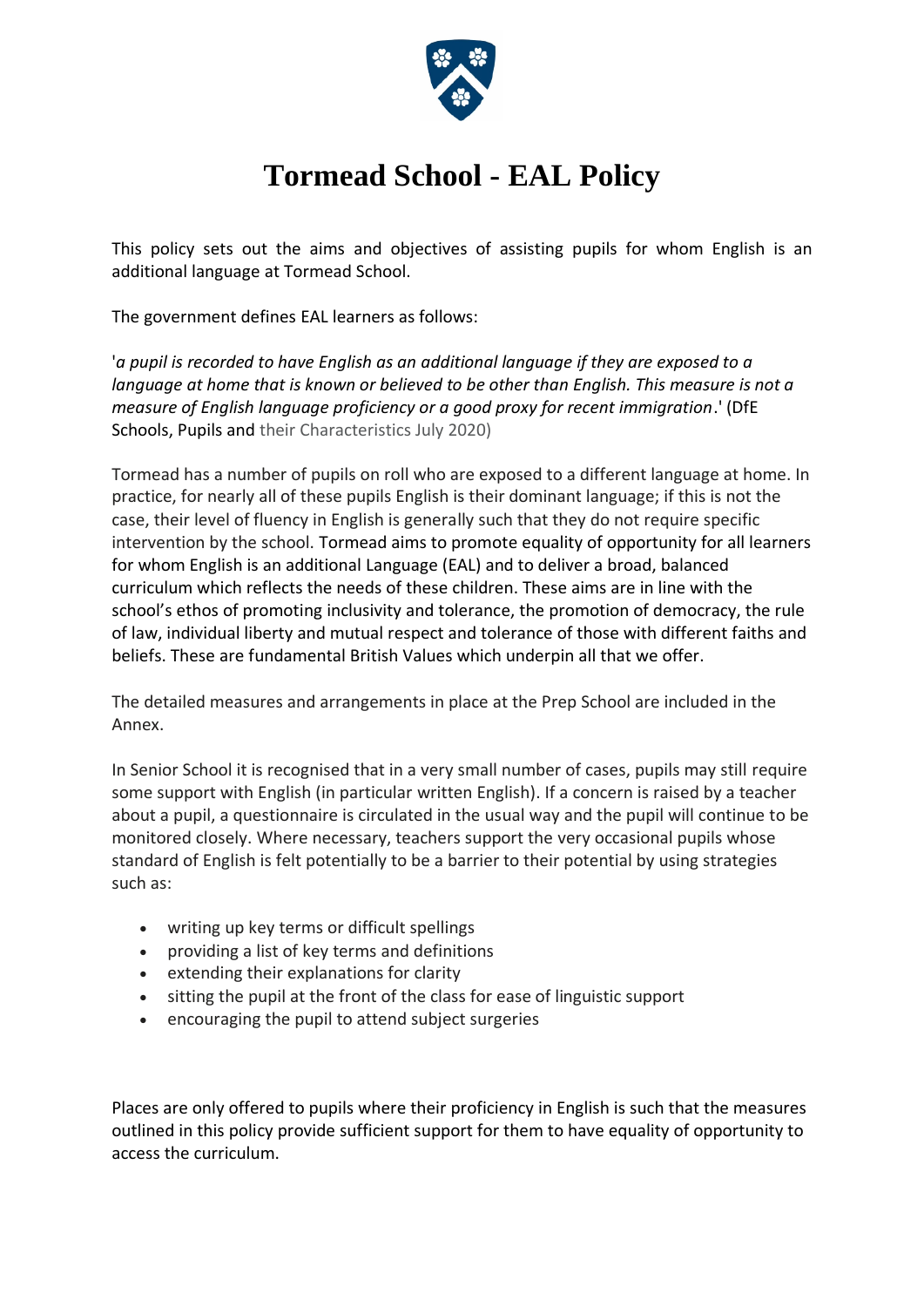This policy is reviewed annually by the Senior Management Team.

# **Date of Last Review 13th October 2021**

Annex

# **EAL in Tormead Prep School**

# **The objectives of EAL**

- To promote academic achievement by grouping EAL pupils according to cognitive level rather than English language level.
- To identify language outcomes for all curriculum areas and include in medium-term and weekly planning.
- To promote and encourage the development of the children's first languages in order to facilitate concept development in tandem with their acquisition of English.
- To provide pupils with access to resources which are age appropriate, at an appropriate language level, and are linguistically and culturally appropriate.
- To use key visuals and other strategies to support children's access to the curriculum.
- To actively liaise with parents to help them to support their children's learning.
- To monitor the results of statutory tests by language and ethnic group and set targets to address any underachievement identified.
- To provide all staff with high-quality professional development to develop their knowledge and skills for teaching EAL learners.

# **Identification of EAL**

Defining EAL

An EAL pupil is a pupil who has English as an additional language. This includes pupils who are fully bilingual and all those at different stages of language acquisition. Our EAL pupils may be:

- · New Arrivals (from a foreign country and school)
- · New Arrivals (from a foreign country but an English-speaking school)
- · Born abroad (but moved to England at some point in their childhood)
- · Born in the UK (but their family do not have English as their first language)

Within Tormead Preparatory School, the following EAL stages are used:

- $A = New to English$
- $\bullet$  B = Early Acquisition
- $\bullet$  C = Developing Competency
- $\bullet$  D = Competent in English
- $\bullet$  E = Fluent in English
- $N = Not$  vet assessed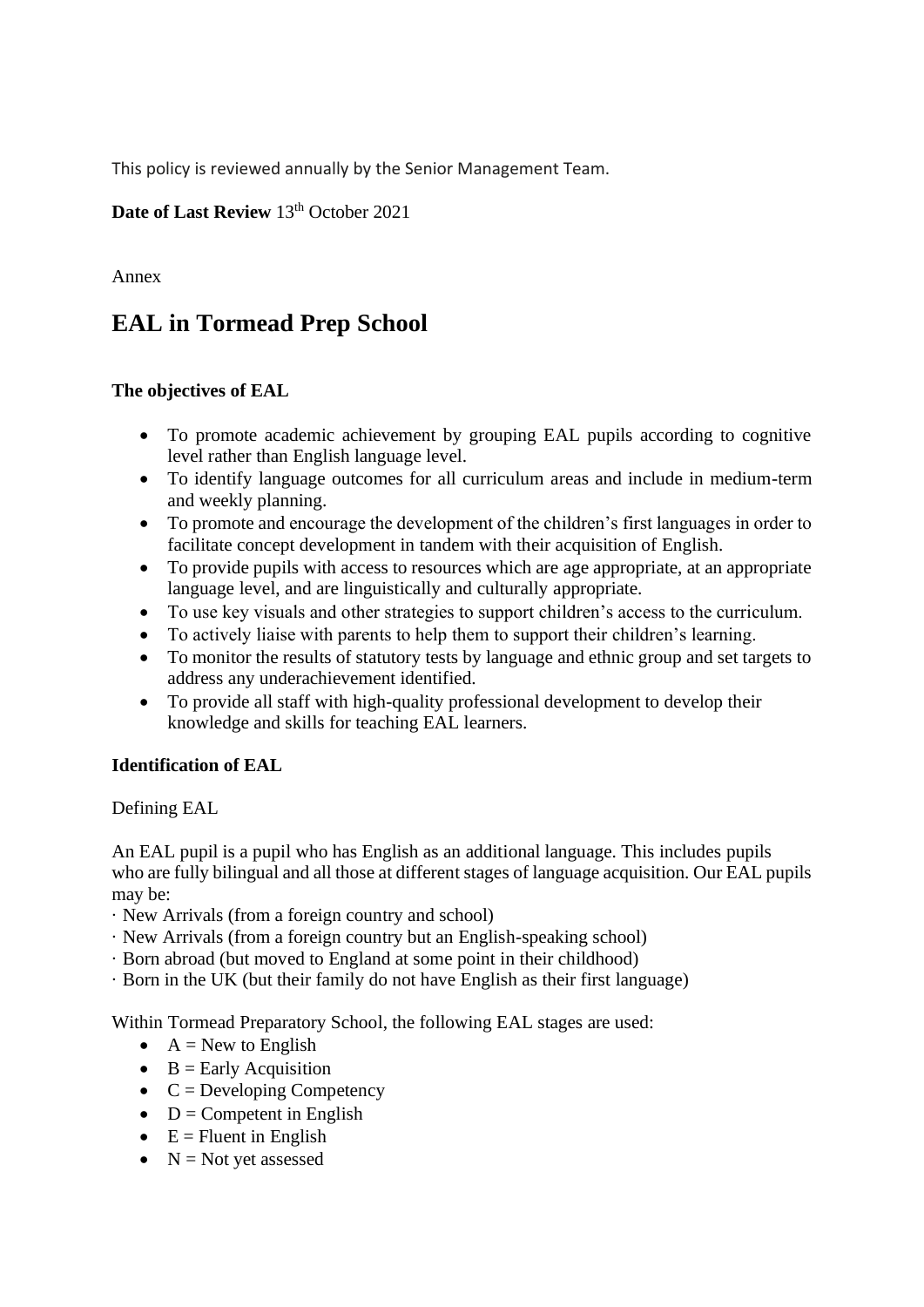#### **EAL in Context**

The EAL register at Tormead Preparatory School is a live document, updated as pupils arrive. We have pupils from a range of countries and the celebration of this diverse pupil population is embedded throughout the school.

#### **Identification**

Initial information is gathered from parents / guardians, and also from previous Primary schools. This information is then analysed and from there it is decided whether further assessments need to be made. When a pupil takes the Tormead Entry paper consideration of their EAL status is made to separate ability from language.

#### **Assessment**

In order to decide which EAL stage is most appropriate for each EAL Pupil, assessments can be made through a variety of methods:

· An analysis of the initial identification information from parents / guardians and previous schools

- · Entrance paper
- · Work sampling
- · Staff comments and observations
- · Input from pupils themselves

Pupils will then be assigned an appropriate EAL stage (A-E) and this information will be loaded onto the EAL register. Staff will be able to access all relevant information. Using this information, decisions will be made on the most appropriate provisions for individual pupils.

Tormead Preparatory School recognises that most EAL pupils needing support with their English **do not** have SEN needs. However, should SEN needs be identified during initial assessments or observations, EAL pupils will have equal access to school SEN provision, in addition to EAL. Furthermore, Tormead Preparatory School recognises that lack of progress must not be dismissed as language being a barrier to learning.

#### **Record Keeping and Monitoring**

The EAL register contains the following information:

- Pupil's name and tutor group
- Languages spoken at home
- Country of birth
- Pupil Nationality
- EAL stage
- Individual provisions in place if appropriate.
- Any concerns

This register meets the DFE School Census requirements 2016 -2017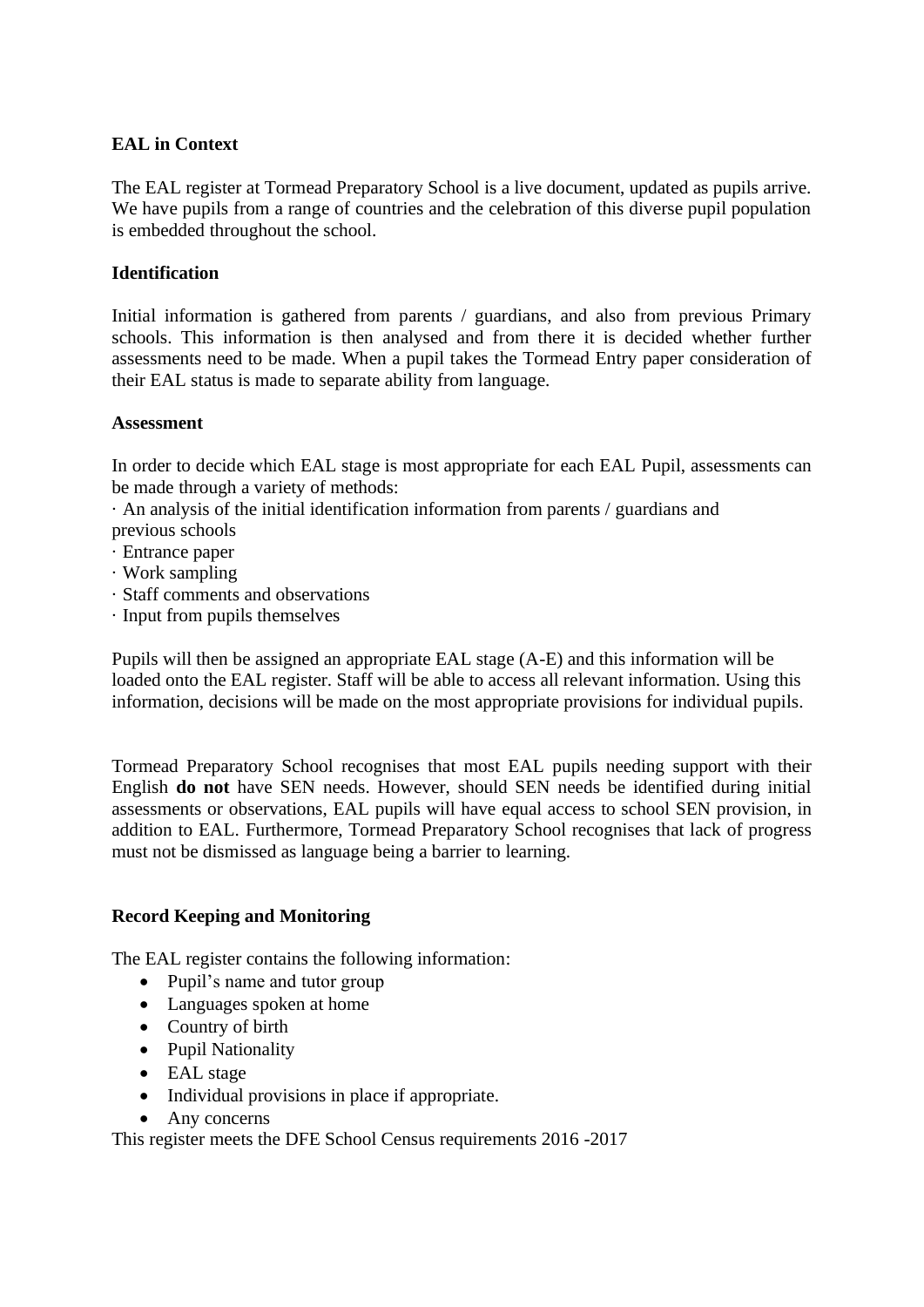# **Provision**

In class support – most targeted EAL pupils will receive additional support from Learning Support Assistants (TAs) in some of their lessons in Pre-Prep. The TA provides the Pupils with guidance, encouragement and strategies to improve their English language skills. EAL Pupils working at Stage A should be 'buddied up' in lessons so they have good role models within the class who can show good use of the English language.

Language enriched teaching – teachers are expected to differentiate their lessons according to the needs of their pupils. When teachers have EAL pupils in their class, they should support them through a variety of strategies, such as revision of key words, using visual cues, printing instructions for pupils, translating instructions where appropriate and including oral work in every lesson. Teachers are also encouraged to accommodate the 'silent period' a lot of New Arrivals go through and allow these pupils to write in their first language when they first arrive, to allow them to settle in.

Additional support – when EAL Pupils require extra support, they are invited to a morning session run by the Deputy Head and Director of Studies. Here, for the older children, the nuances of language are explored. For the younger ones, vocabulary building exercises are undertaken. During all of these sessions, the pupils are encouraged to talk about their first language, and previous country (if relevant) to build their pride in their heritage. Pupils are also encouraged to attend Homework Club where they will receive assistance.

If appropriate and reflective of a pupil's normal way of working, Tormead Preparatory School will provide EAL Pupils with the use of bilingual translation dictionaries. If any EAL Pupils also have identified SEN needs, the relevant exam arrangements will be awarded after appropriate assessments have taken place.

# Appendix 1 – Proficiency in English Judgements

Each EAL pupil will have to be assessed and will be provided with measure of proficiency as listed below; a best fit judgement will be made.

# **Code Description**

| A | New to English                                                                                                                                                |
|---|---------------------------------------------------------------------------------------------------------------------------------------------------------------|
|   | May use first language for learning and other purposes. May remain completely<br>silent in the classroom. May be copying/repeating some words or phrases. May |
|   | understand some everyday expressions in English but may have minimal or no                                                                                    |
|   | literacy in English. Needs a considerable amount of EAL support.                                                                                              |
| B | May follow day to day social communication in English and participate in                                                                                      |
|   | learning activities with support. Beginning to use spoken English for social                                                                                  |
|   | purposes. May                                                                                                                                                 |
|   | understand simple instructions and can follow narrative/accounts with visual                                                                                  |